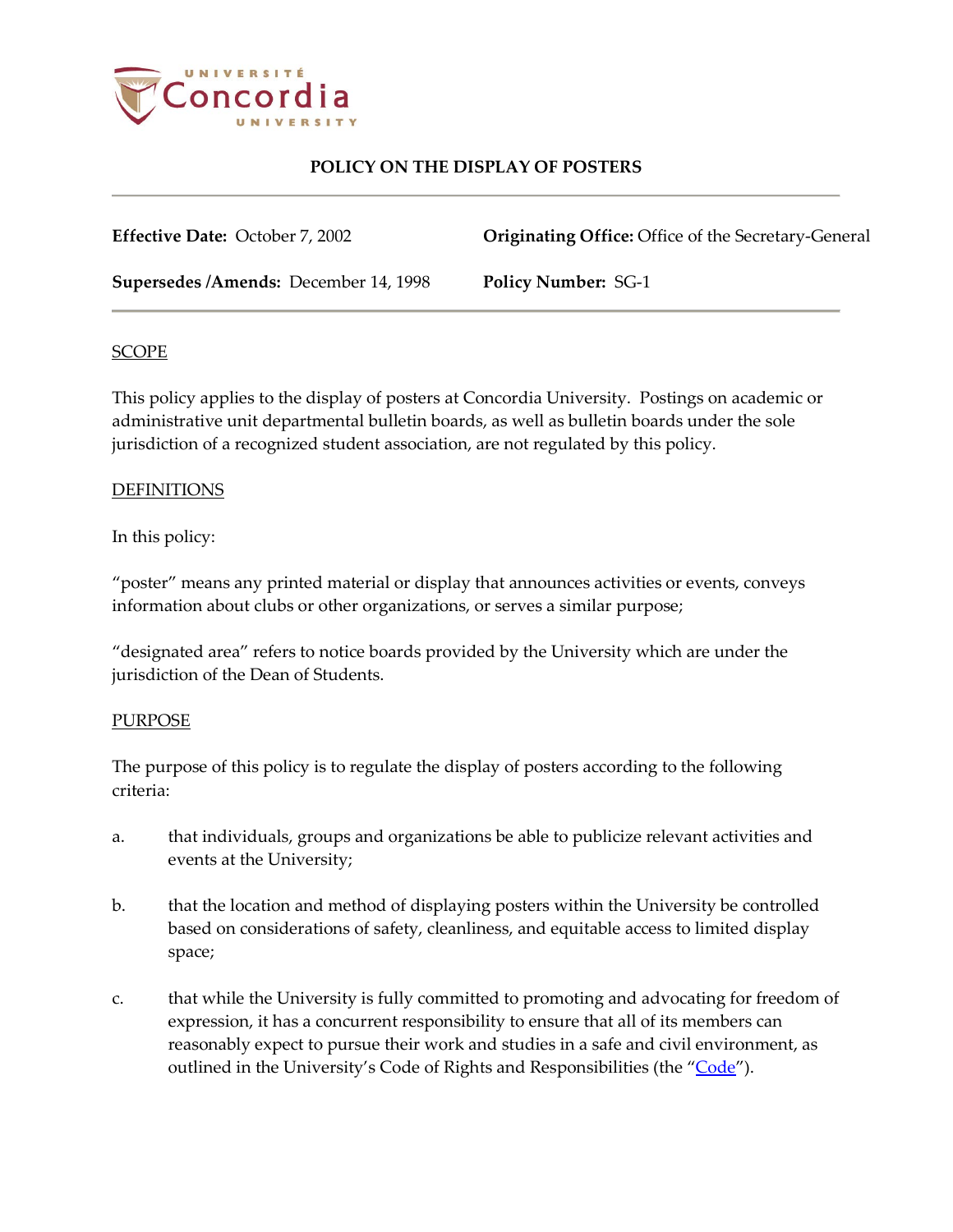

Page **2** of **4**

### **POLICY**

## Approval of Posters

- 1. The only offices which can authorize posters are the recognized umbrella student organizations: CSU, GSA, AEGIC, CACS, ASFA and FASA. Student groups that fall under these umbrella organizations must have their posters approved by them.
- 2. All other groups and individuals must receive approval from either the CSU or GSA offices.
- 3. Only posters announcing activities to be held at the University or which are of special interest to the University community and are sponsored by a legitimate University group, shall be approved for display. Posters by any other group, whether internal or external, shall not be approved and, if displayed, shall be removed without further notice.
- 4. Commercial posters by external organizations shall not be permitted.
- 5. Each poster must be stamped with an expiry date. It is the responsibility of the sponsoring organization to remove their posters after the expiry date.
- 6. All authorizing offices shall have common guidelines regarding the approval of posters.
- 7. In order to meet the requirements of relevant municipal and fire safety by-laws, posters shall only be displayed within designated areas. Posters displayed outside these areas, whether approved or not, shall be removed.
- 8. Posters bearing any symbol, notice or sign deemed to be discriminatory in accordance with the Québec Charter of Human Rights or the [Code](http://www.concordia.ca/content/dam/common/docs/policies/official-policies/BD-3.pdf) shall not be approved and if displayed shall be removed.
- 9. Normally, no more than seventy-five (75) posters shall be authorized for any group.
- 10. Normally, posters will not exceed the size limit of 11" by 17".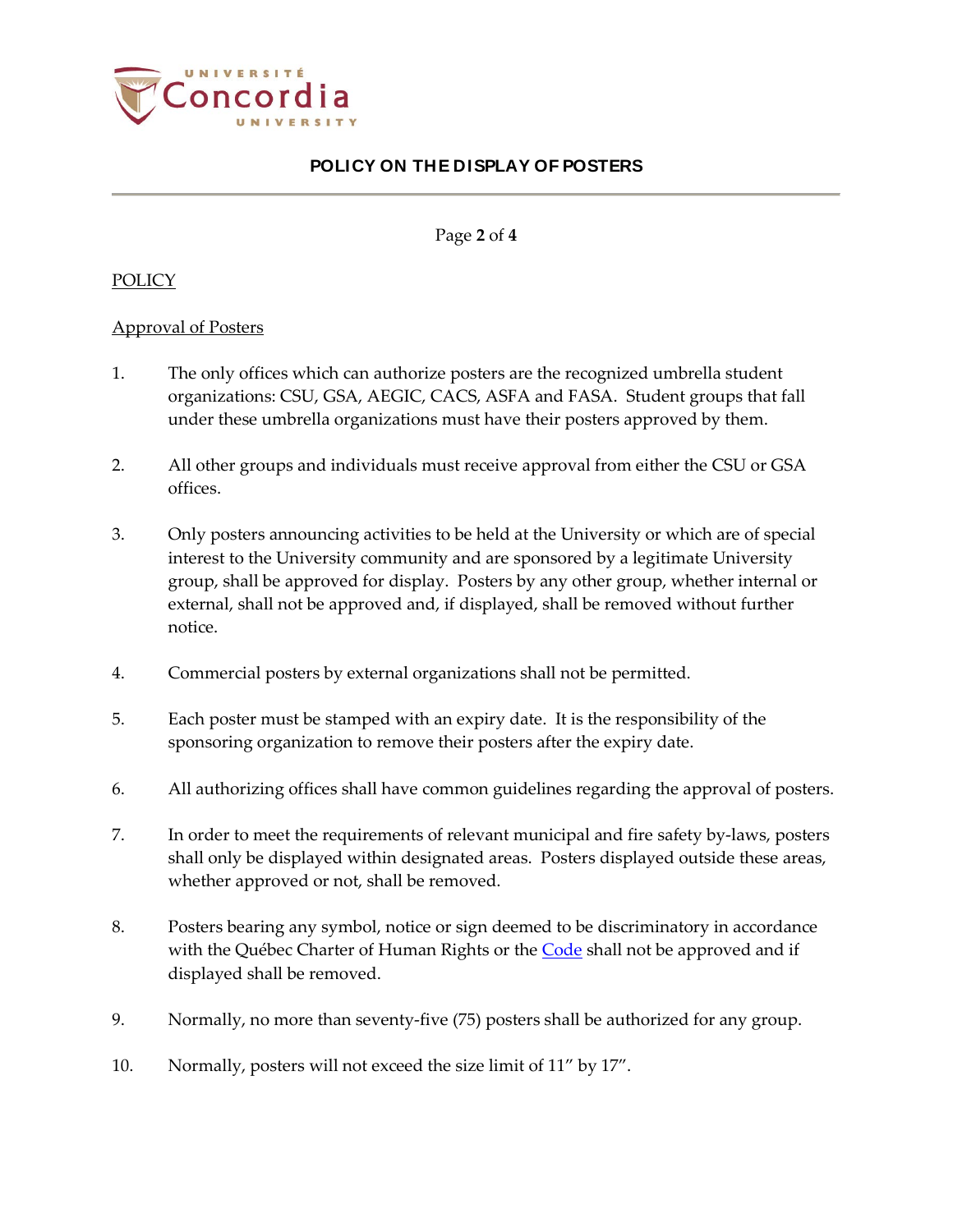

### Page **3** of **4**

11. The hanging of banners from the Mezzanine of the Hall Building shall be booked through the CSU but authorized by the University Fire Safety Officer as to the requisite fire-retardant material.

### Exceptional Postering

- 12. Any recognized student association or organization or University academic and administrative department may, in certain circumstances, display posters in greater numbers than permitted by this policy and in locations other than designated areas. These circumstances include, but are not limited to: student elections, referenda and special events of importance to student association constituencies or the University community as a whole.
- 13. The University Fire Safety Officer shall authorize any exceptional postering because of the need to ensure that it meets all relevant municipal and fire safety by-laws. He or she will ensure that fair and equitable procedures are in place. These shall be communicated to the recognized umbrella student organizations and the Dean of Students' Office.
- 14. The University Fire Safety Officer shall also be responsible for publishing a list of prohibited areas for postering.

#### Materials

- 15. Postering on surfaces other than designated areas shall be permitted only when adhesives that do not damage those surfaces are used.
- 16. Under no circumstances will stickers, decals, glue or any other such permanent adhesive be affixed to wall postering material. In all cases, costs associated with the removal of this material will be passed on to the concerned individual, group or association.
- 17. Banner material must be inflammable or fire-retardant.